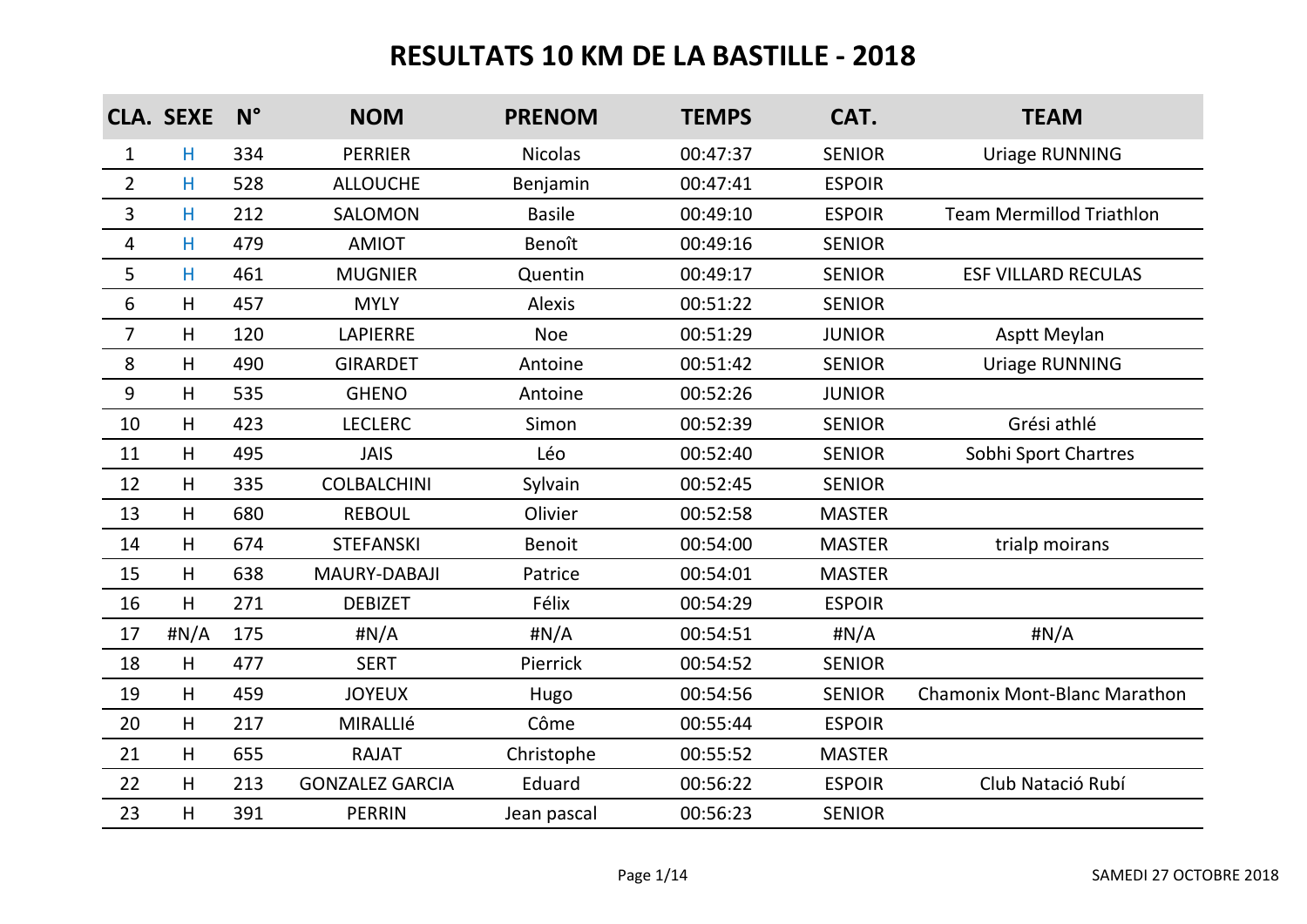| 24 | H     | 530 | <b>VERSUSAN</b>     | Dylann         | 00:56:41 | <b>SENIOR</b> |                         |
|----|-------|-----|---------------------|----------------|----------|---------------|-------------------------|
| 25 | H     | 474 | <b>BATOT</b>        | Jérémy         | 00:56:42 | <b>SENIOR</b> |                         |
| 26 | H     | 371 | <b>ROUX</b>         | Jeremy         | 00:56:54 | <b>SENIOR</b> |                         |
| 27 | H     | 412 | <b>MARTINEZ</b>     | Jean-cyril     | 00:56:57 | <b>SENIOR</b> |                         |
| 28 | H     | 400 | <b>PERELLI</b>      | <b>Boris</b>   | 00:57:06 | <b>SENIOR</b> |                         |
| 29 | H     | 462 | <b>OLLIER</b>       | Florent        | 00:57:21 | <b>SENIOR</b> | Mugiwara                |
| 30 | H     | 525 | <b>DENGUIR</b>      | Abderrahim     | 00:57:23 | <b>SENIOR</b> |                         |
| 31 | H     | 633 | <b>MENOUX</b>       | <b>Nicolas</b> | 00:57:30 | <b>MASTER</b> | Cmi Tullins             |
| 32 | H     | 512 | <b>PATERNO</b>      | Jacob          | 00:57:35 | <b>SENIOR</b> |                         |
| 33 | H     | 480 | CONGOLELA           | Anthony        | 00:57:55 | <b>SENIOR</b> | Catalunya               |
| 34 | H     | 444 | <b>GIBELLO</b>      | Quentin        | 00:57:56 | <b>SENIOR</b> |                         |
| 35 | H     | 440 | <b>FABRE</b>        | Lambert        | 00:57:57 | <b>SENIOR</b> |                         |
| 36 | H     | 482 | <b>ROQUAIN</b>      | Manu           | 00:58:02 | <b>SENIOR</b> |                         |
| 37 | H     | 432 | <b>LURET</b>        | Cédric         | 00:58:25 | <b>SENIOR</b> | KSG Kiné Sport Grenoble |
| 38 | H     | 411 | <b>BOURGUIGNON</b>  | Cl2ment        | 00:58:36 | <b>SENIOR</b> |                         |
| 39 | H     | 116 | <b>MATRAY</b>       | Luc            | 00:58:45 | <b>JUNIOR</b> |                         |
| 40 | H     | 114 | <b>MOEVUS</b>       | Florient       | 00:58:47 | <b>JUNIOR</b> | Asptt Meylan            |
| 41 | H     | 427 | <b>COLLET</b>       | Matthieu       | 00:58:49 | <b>SENIOR</b> |                         |
| 42 | H     | 522 | <b>LAPERROUSE</b>   | Aurélien       | 00:59:04 | <b>SENIOR</b> |                         |
| 43 | H N/A | 527 | #N/A                | #N/A           | 00:59:10 | $\sharp N/A$  | $\sharp N/A$            |
| 44 | H     | 332 | <b>BOFELLI</b>      | Sylvain        | 00:59:13 | <b>SENIOR</b> |                         |
| 45 | H     | 451 | <b>RIBOUD</b>       | Hugo           | 00:59:16 | <b>SENIOR</b> |                         |
| 46 | H     | 398 | <b>EMERIC</b>       | Rémy           | 00:59:17 | <b>SENIOR</b> |                         |
| 47 | F     | 268 | <b>TRIPOTIN</b>     | Elisa          | 00:59:21 | <b>ESPOIR</b> | <b>EHA Thann</b>        |
| 48 | F     | 243 | <b>AGUAYO MAURI</b> | Sofia          | 00:59:21 | <b>ESPOIR</b> | Prat Triatló            |
|    |       |     |                     |                |          |               |                         |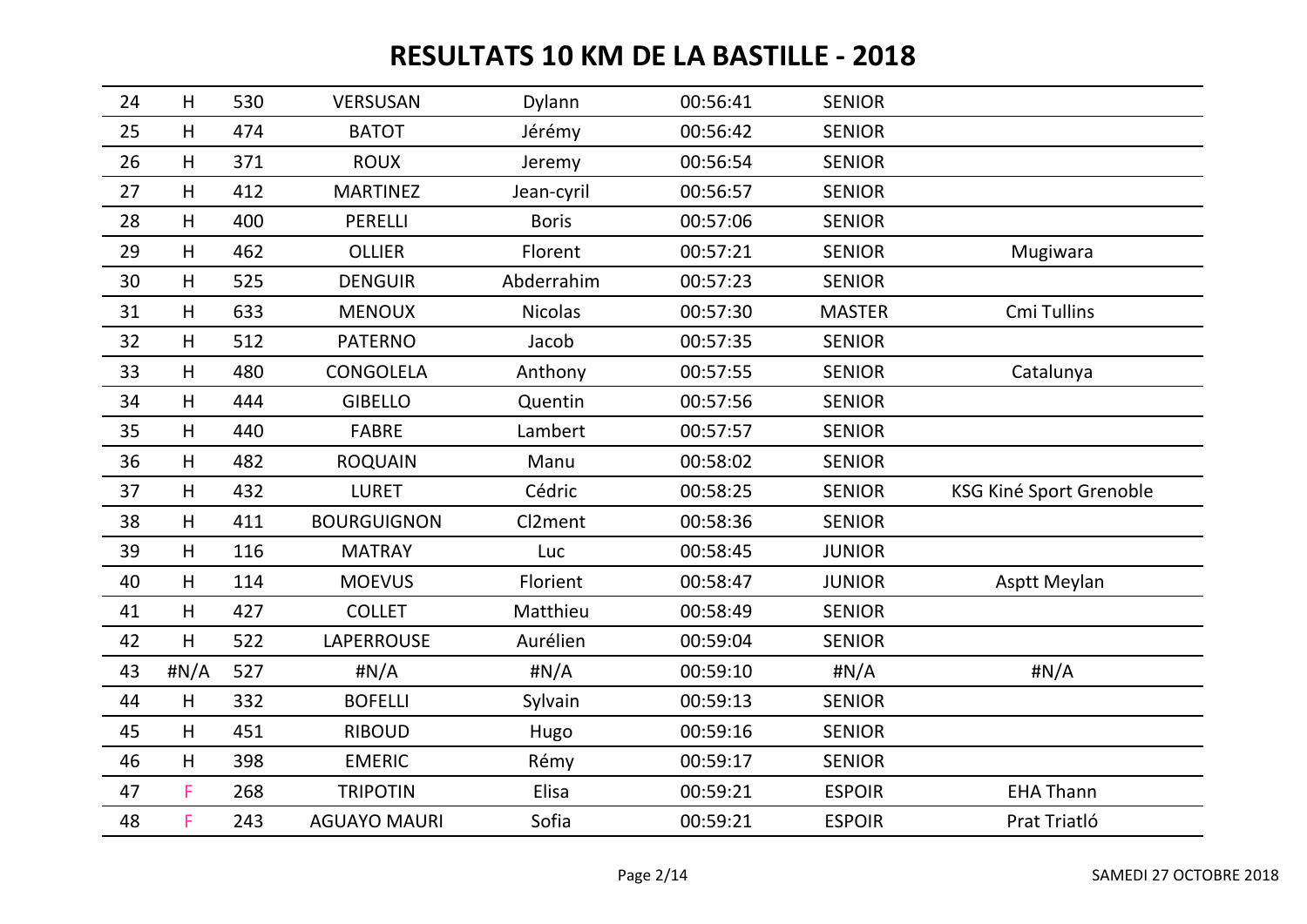| 49 | H     | 487 | <b>LE BIHAN</b>    | Anthony   | 00:59:23 | <b>SENIOR</b> |                       |
|----|-------|-----|--------------------|-----------|----------|---------------|-----------------------|
| 50 | H     | 386 | <b>ROUSSET</b>     | Julien    | 00:59:29 | <b>SENIOR</b> |                       |
| 51 | H     | 523 | <b>DIARRA</b>      | Amadou    | 00:59:39 | <b>SENIOR</b> |                       |
| 52 | H     | 112 | <b>BOUCQUEY</b>    | Robin     | 00:59:52 | <b>JUNIOR</b> |                       |
| 53 | H     | 393 | <b>FOSSALUZZA</b>  | Damien    | 01:00:01 | <b>SENIOR</b> |                       |
| 54 | #N/A  | 527 | #N/A               | #N/A      | 01:00:09 | H N/A         | $\sharp N/A$          |
| 55 | H     | 521 | <b>SANTONI</b>     | Thomas    | 01:00:12 | <b>SENIOR</b> |                       |
| 56 | H     | 630 | CHOUTEAU           | Luc       | 01:00:20 | <b>MASTER</b> | <b>Grenoble Trail</b> |
| 57 | H     | 394 | <b>BENDRIDI</b>    | Benjamin  | 01:00:40 | <b>SENIOR</b> |                       |
| 58 | H     | 220 | <b>MOLINIÉ</b>     | Sylvain   | 01:00:41 | <b>ESPOIR</b> |                       |
| 59 | H N/A |     | #N/A               | #N/A      | 01:00:48 | H N/A         | H N/A                 |
| 60 | H     | 109 | <b>REYBUZ</b>      | Vincent   | 01:00:57 | <b>CADET</b>  |                       |
| 61 | F     | 231 | <b>PASTUREL</b>    | Maëva     | 01:01:04 | <b>ESPOIR</b> |                       |
| 62 | H     | 483 | LANNELUC           | Charley   | 01:01:05 | <b>SENIOR</b> |                       |
| 63 | H     | 218 | <b>DUMAS</b>       | William   | 01:01:10 | <b>ESPOIR</b> |                       |
| 64 | H     | 246 | <b>GAHON</b>       | Camille   | 01:01:10 | <b>ESPOIR</b> |                       |
| 65 | H     | 686 | <b>FOURCAULT</b>   | William   | 01:01:11 | <b>MASTER</b> | Arrete ton cirque !   |
| 66 | H     | 101 | <b>RIGAL</b>       | Hugo      | 01:01:15 | <b>CADET</b>  |                       |
| 67 | H     | 203 | <b>LUCAS</b>       | Martin    | 01:01:15 | <b>ESPOIR</b> |                       |
| 68 | H     | 504 | <b>LEDUQUE</b>     | Clement   | 01:01:24 | <b>SENIOR</b> |                       |
| 69 | H     | 330 | <b>GUILLAUDEAU</b> | Mathieu   | 01:01:37 | <b>SENIOR</b> |                       |
| 70 | H     | 229 | <b>GRIMMONPREZ</b> | Eric      | 01:01:41 | <b>ESPOIR</b> |                       |
| 71 | H     | 113 | <b>OUSSENI</b>     | Moustoifa | 01:01:44 | <b>JUNIOR</b> |                       |
| 72 | H     | 627 | <b>GRIMMONPREZ</b> | Pierre    | 01:01:53 | <b>MASTER</b> |                       |
| 73 | H     | 244 | <b>GAILLAC</b>     | Pierre    | 01:01:55 | <b>ESPOIR</b> | les gars hardcore     |
|    |       |     |                    |           |          |               |                       |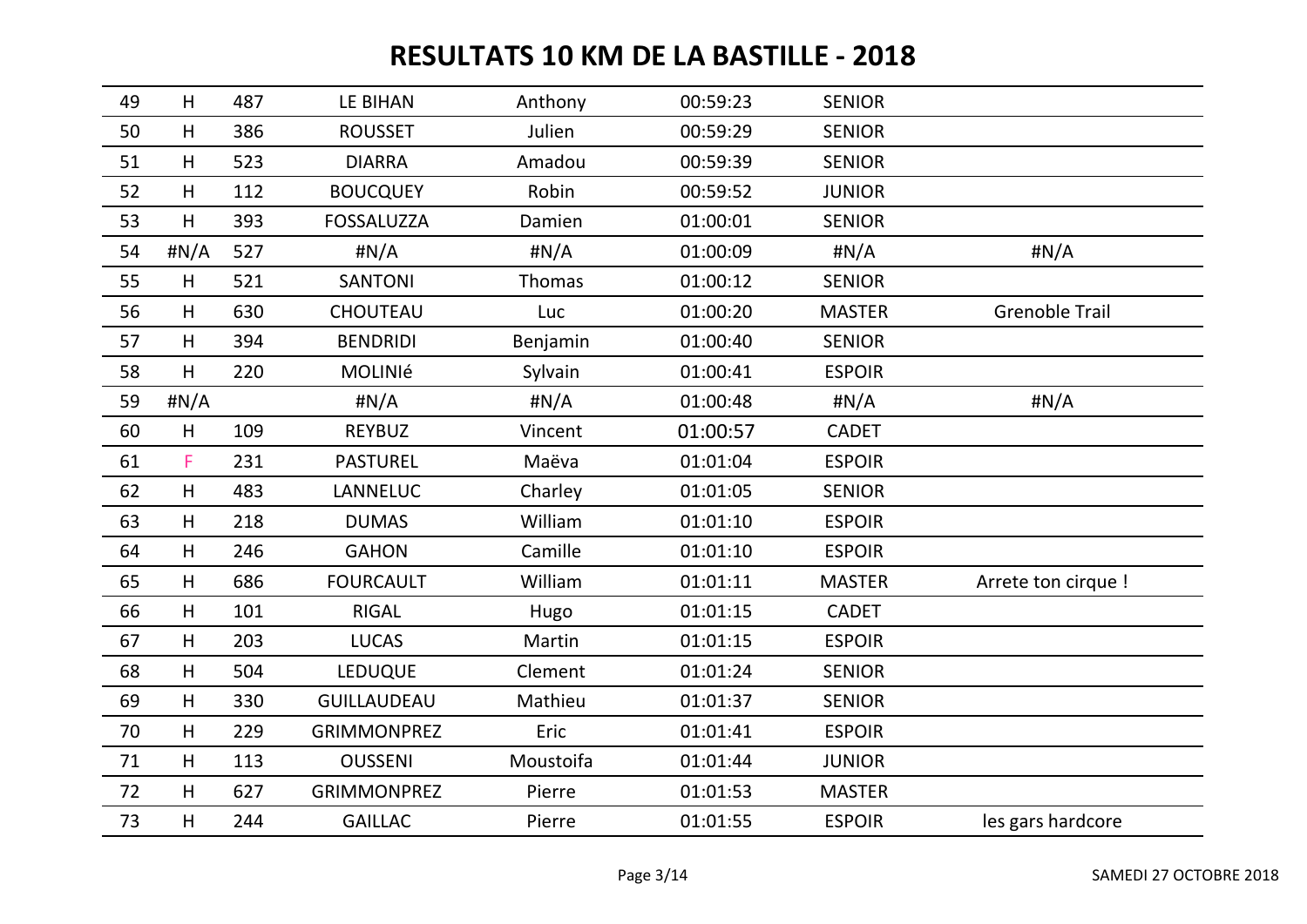| 74 | H     | 402  | LAGACHE           | Allan        | 01:02:00 | <b>SENIOR</b> | <b>Taillefer Trail Team</b> |
|----|-------|------|-------------------|--------------|----------|---------------|-----------------------------|
| 75 | H     | 383  | <b>PESNEL</b>     | Thomas       | 01:02:08 | <b>SENIOR</b> | Arrete ton cirque !         |
| 76 | H N/A |      | H N/A             | H N/A        | 01:02:28 | H N/A         | #N/A                        |
| 77 | H     | 510  | <b>ONTHANK</b>    | Oliver       | 01:02:45 | <b>SENIOR</b> |                             |
| 78 | H     | 381  | <b>MAKHLOUCHE</b> | Rachid       | 01:02:52 | <b>SENIOR</b> |                             |
| 79 | H     | 368  | <b>DERLICH</b>    | Gael         | 01:02:52 | <b>SENIOR</b> |                             |
| 80 | H     | 603  | <b>GHEZAL</b>     | Rémi         | 01:03:07 | <b>MASTER</b> | Cmi Tullins                 |
| 81 | H     | 239  | LANDREAU          | Lucas        | 01:03:08 | <b>ESPOIR</b> |                             |
| 82 | H     | 396  | <b>DUPUY</b>      | David        | 01:03:11 | <b>SENIOR</b> | Luc Team                    |
| 83 | H     | 475  | <b>BOUCQUEY</b>   | Léo          | 01:03:22 | <b>SENIOR</b> |                             |
| 84 | H     | 216  | <b>PONCET</b>     | Tom          | 01:03:22 | <b>ESPOIR</b> |                             |
| 85 | H     | 347  | VANDERMARCQ       | François     | 01:03:24 | <b>SENIOR</b> |                             |
| 86 | H     | 475  | <b>BOUCQUEY</b>   | Léo          | 01:03:25 | <b>SENIOR</b> |                             |
| 87 | H     | 443  | <b>ROUSSELOT</b>  | Simon        | 01:03:30 | <b>SENIOR</b> |                             |
| 88 | H     | 395  | <b>GOUILLET</b>   | Eymeric      | 01:03:36 | <b>SENIOR</b> |                             |
| 89 | F.    | 662  | <b>MORASSUTTI</b> | Marielle     | 01:03:42 | <b>MASTER</b> | Cmi Tullins                 |
| 90 | F     | 685  | <b>CHEVALLY</b>   | Marie-anne   | 01:03:48 | <b>MASTER</b> |                             |
| 91 | H N/A |      | $\sharp N/A$      | $\sharp N/A$ | 01:03:52 | $\sharp N/A$  | $\sharp N/A$                |
| 92 | H     | 507  | <b>BEAUDET</b>    | Amaury       | 01:03:52 | <b>SENIOR</b> | <b>OSS</b>                  |
| 93 | H     | 233  | <b>PITET</b>      | Thomas       | 01:03:53 | <b>ESPOIR</b> |                             |
| 94 | H     | 450  | <b>ZOUGHAM</b>    | Loïs         | 01:03:53 | <b>SENIOR</b> | team kangoo junior          |
| 95 | H N/A | 1170 | #N/A              | $\sharp N/A$ | 01:04:01 | #N/A          | #N/A                        |
| 96 | H     | 670  | PERRAUDAT         | Cedric       | 01:04:03 | <b>MASTER</b> | Cmi Tullins                 |
| 97 | H     | 421  | <b>PORCHEY</b>    | Jean         | 01:04:04 | <b>SENIOR</b> |                             |
| 98 | H     | 249  | <b>CHAPUIS</b>    | <b>Niels</b> | 01:04:05 | <b>ESPOIR</b> |                             |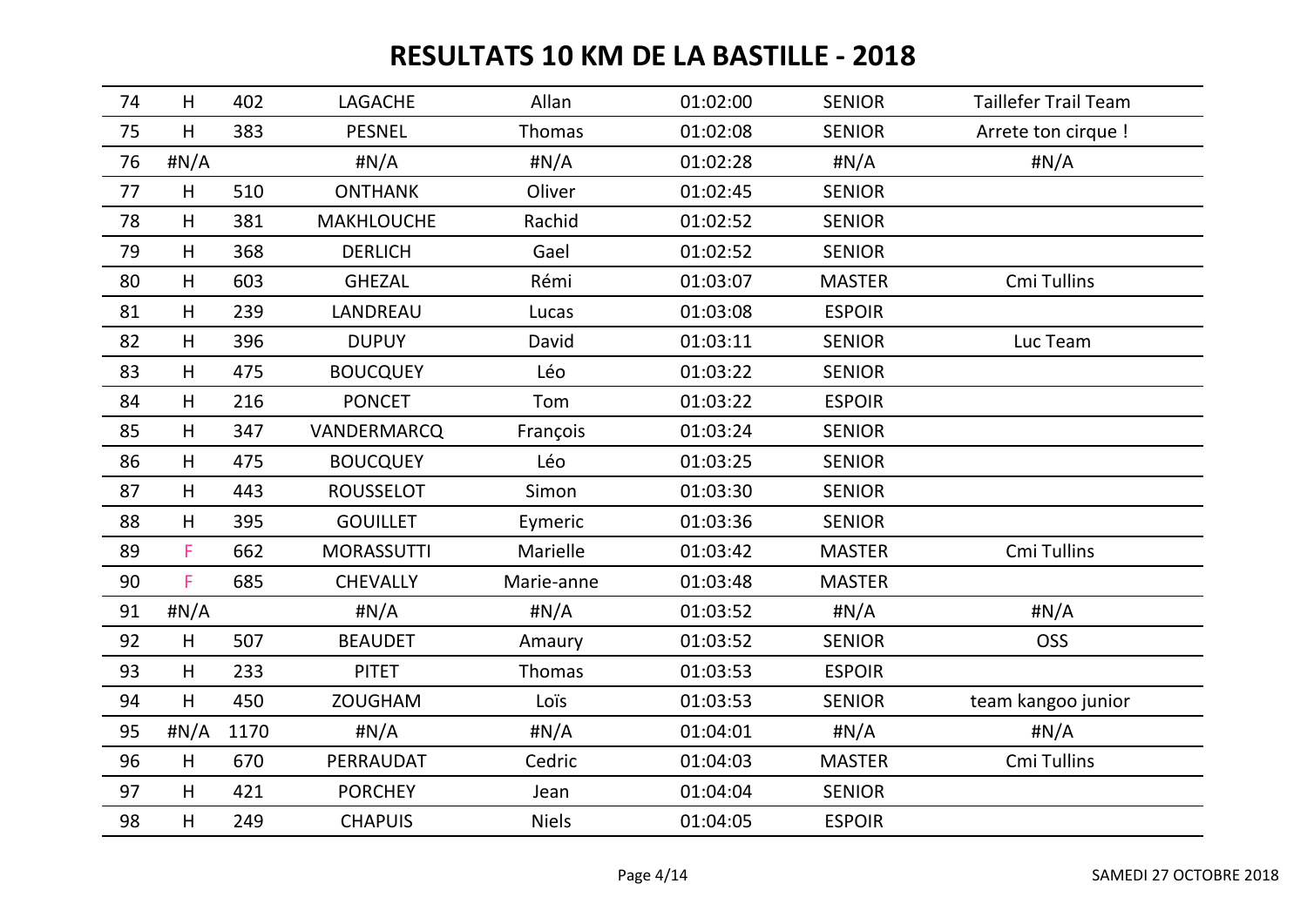| 99  | H     | 484 | <b>JAROUSSEAU</b>       | Benoît        | 01:04:06 | <b>SENIOR</b> |                   |
|-----|-------|-----|-------------------------|---------------|----------|---------------|-------------------|
| 100 | H     | 317 | <b>FRIZI</b>            | Nabil         | 01:04:07 | <b>SENIOR</b> | forme altitude    |
| 101 | H     | 467 | <b>TAPIA</b>            | <b>Alexis</b> | 01:04:18 | <b>SENIOR</b> | Asptt Meylan      |
| 102 | H N/A |     | H N/A                   | H N/A         | 01:04:19 | H N/A         | #N/A              |
| 103 | H     | 345 | DI CANDIDO              | Pierre        | 01:04:52 | <b>SENIOR</b> |                   |
| 104 | H     | 401 | SOL                     | Quentin       | 01:05:12 | <b>SENIOR</b> |                   |
| 105 | H     | 506 | COLASUONNO              | Pierre        | 01:05:12 | <b>SENIOR</b> | <b>OSS</b>        |
| 106 | H     | 201 | <b>REY-MILLET</b>       | Paul          | 01:05:13 | <b>ESPOIR</b> | <b>OSS</b>        |
| 107 | H     | 224 | <b>PORTE</b>            | Romain        | 01:05:13 | <b>ESPOIR</b> |                   |
| 108 | H     | 253 | <b>DENIS</b>            | Arthur        | 01:05:15 | <b>ESPOIR</b> |                   |
| 109 | H     | 367 | <b>PAGET</b>            | Yoan          | 01:05:19 | <b>SENIOR</b> | Alpha sport event |
| 110 | H     | 253 | <b>DENIS</b>            | Arthur        | 01:05:24 | <b>ESPOIR</b> |                   |
| 111 | F     | 104 | <b>BARTHELEMY</b>       | Maeva         | 01:05:24 | <b>CADET</b>  |                   |
| 112 | H     | 344 | <b>COLONEL-BERTRAND</b> | <b>Steve</b>  | 01:05:26 | <b>SENIOR</b> |                   |
| 113 | H     | 214 | <b>NOIR</b>             | Quentin       | 01:06:03 | <b>ESPOIR</b> |                   |
| 114 | F.    | 260 | <b>DIEUMEGARD</b>       | Mathilde      | 01:06:04 | <b>ESPOIR</b> |                   |
| 115 | H     | 124 | <b>JAILLOT</b>          | Ronan         | 01:06:05 | <b>JUNIOR</b> | Cmi Tullins       |
| 116 | H     | 119 | <b>MALET</b>            | Gabriel       | 01:06:06 | <b>JUNIOR</b> |                   |
| 117 | F     | 242 | <b>TONETTI</b>          | Juliette      | 01:06:18 | <b>ESPOIR</b> | Les p'tits gris   |
| 118 | F.    | 422 | LAMANDé                 | Charlotte     | 01:06:24 | <b>SENIOR</b> |                   |
| 119 | H     | 478 | <b>PORTE</b>            | Clément       | 01:06:25 | <b>SENIOR</b> |                   |
| 120 | H     | 466 | <b>CAPUTO</b>           | Hadrien       | 01:06:36 | <b>SENIOR</b> |                   |
| 121 | H     | 463 | <b>JOSEPH</b>           | Damien        | 01:06:55 | <b>SENIOR</b> |                   |
| 122 | H     | 234 | <b>SIMIAND</b>          | Julien        | 01:06:55 | <b>ESPOIR</b> |                   |
| 123 | H     | 610 | <b>GATARD</b>           | Pascal        | 01:06:57 | <b>MASTER</b> |                   |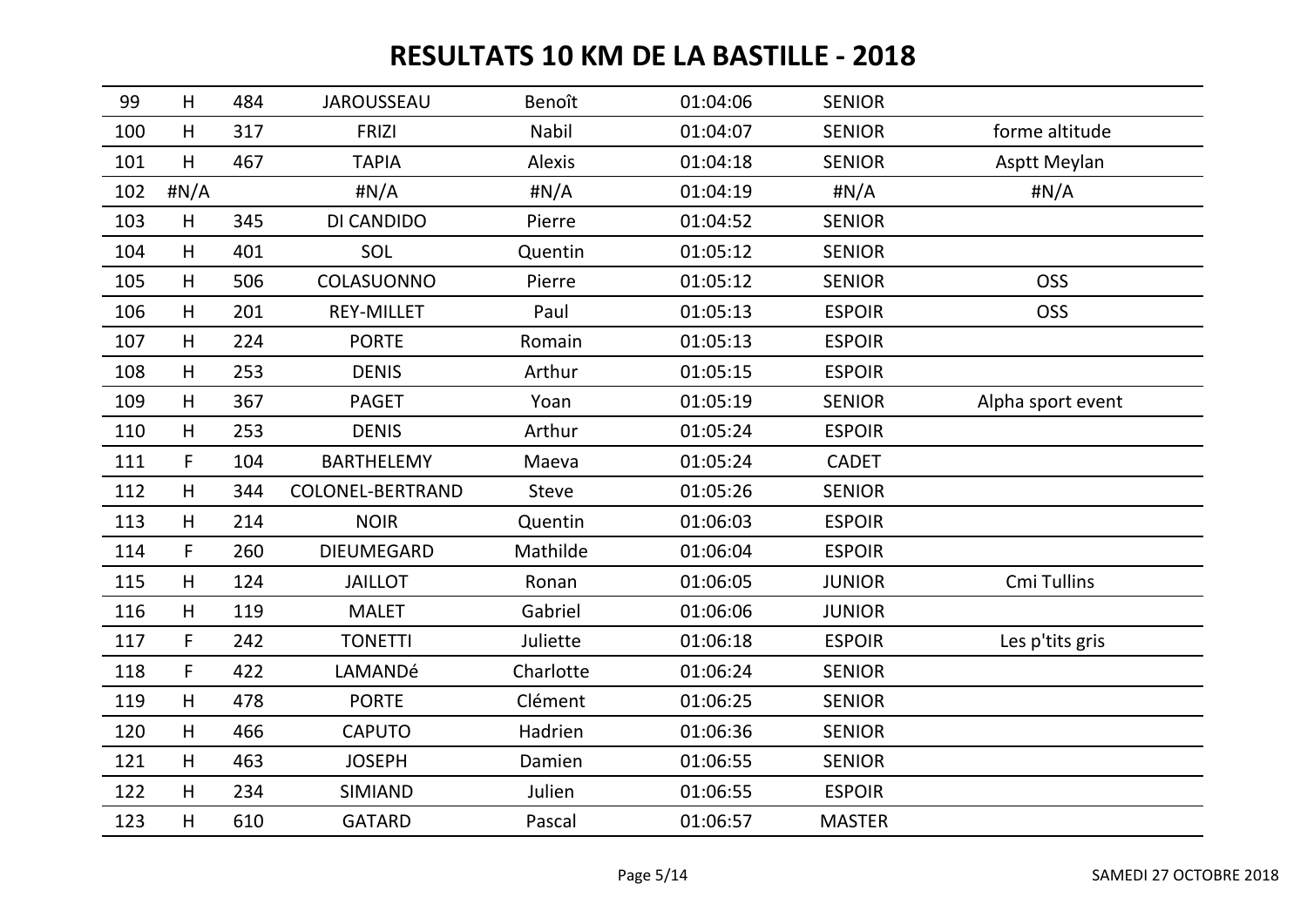| 124 | $\mathsf F$ | 526 | <b>RIBOUD</b>     | Camille        | 01:07:03 | <b>SENIOR</b> |                       |
|-----|-------------|-----|-------------------|----------------|----------|---------------|-----------------------|
| 125 | H           | 269 | <b>DUBOST</b>     | Yann           | 01:07:08 | <b>ESPOIR</b> |                       |
| 126 | H           | 524 | <b>HOTTON</b>     | Olivier        | 01:07:21 | <b>MASTER</b> |                       |
| 127 | H           | 107 | <b>TERRIER</b>    | Maxime         | 01:07:28 | <b>CADET</b>  |                       |
| 128 | H           | 342 | <b>DI NATALE</b>  | Cyril          | 01:07:35 | <b>SENIOR</b> |                       |
| 129 | H           | 319 | <b>BOUVIER</b>    | Daniel         | 01:07:37 | <b>SENIOR</b> |                       |
| 130 | H           | 362 | <b>CHOULET</b>    | Erwan          | 01:07:44 | <b>SENIOR</b> |                       |
| 131 | H           | 343 | <b>SZARZENSKI</b> | Olivier        | 01:07:56 | <b>SENIOR</b> | <b>GUC Triathlon</b>  |
| 132 | H           | 227 | <b>PAIN</b>       | Virgile        | 01:08:03 | <b>ESPOIR</b> |                       |
| 133 | H           | 433 | <b>BLED</b>       | Maxence        | 01:08:04 | <b>SENIOR</b> |                       |
| 134 | H           | 348 | LASSALLE          | <b>Benoit</b>  | 01:08:11 | <b>SENIOR</b> |                       |
| 135 | $\mathsf F$ | 375 | <b>RESTA</b>      | Alison         | 01:08:11 | <b>SENIOR</b> | Resistance boxing gym |
| 136 | H           | 429 | <b>MICHEL</b>     | Geoffrey       | 01:08:12 | <b>SENIOR</b> |                       |
| 137 | $\mathsf F$ | 516 | LE MESLE          | Florence       | 01:08:14 | <b>SENIOR</b> |                       |
| 138 | H           | 235 | <b>PRÊTRE</b>     | Raphaël        | 01:08:17 | <b>ESPOIR</b> |                       |
| 139 | F           | 517 | <b>GIRAUD</b>     | Cyrielle       | 01:08:19 | <b>SENIOR</b> |                       |
| 140 | H           | 436 | <b>PAUMIER</b>    | Adrien         | 01:08:25 | <b>SENIOR</b> |                       |
| 141 | H           | 642 | <b>MANCEAU</b>    | <b>Nicolas</b> | 01:08:29 | <b>MASTER</b> |                       |
| 142 | H           | 389 | <b>BONIN</b>      | Lucas          | 01:08:56 | <b>SENIOR</b> |                       |
| 143 | H           | 624 | <b>GRENIER</b>    | <b>Nicolas</b> | 01:08:59 | <b>MASTER</b> |                       |
| 144 | H           | 108 | <b>CLOITRE</b>    | Gaetan         | 01:09:06 | <b>CADET</b>  |                       |
| 145 | H           | 509 | <b>CLOITRE</b>    | Thibaud        | 01:09:07 | <b>SENIOR</b> |                       |
| 146 | H           | 339 | <b>BLAIN</b>      | Lionel         | 01:09:18 | <b>SENIOR</b> | <b>B.L.F Crew</b>     |
| 147 | F           | 251 | COQUILLARD        | Julie          | 01:09:19 | <b>ESPOIR</b> |                       |
| 148 | H           | 407 | <b>VACHER</b>     | Florian        | 01:09:33 | <b>SENIOR</b> | <b>EAG Grenoble</b>   |
|     |             |     |                   |                |          |               |                       |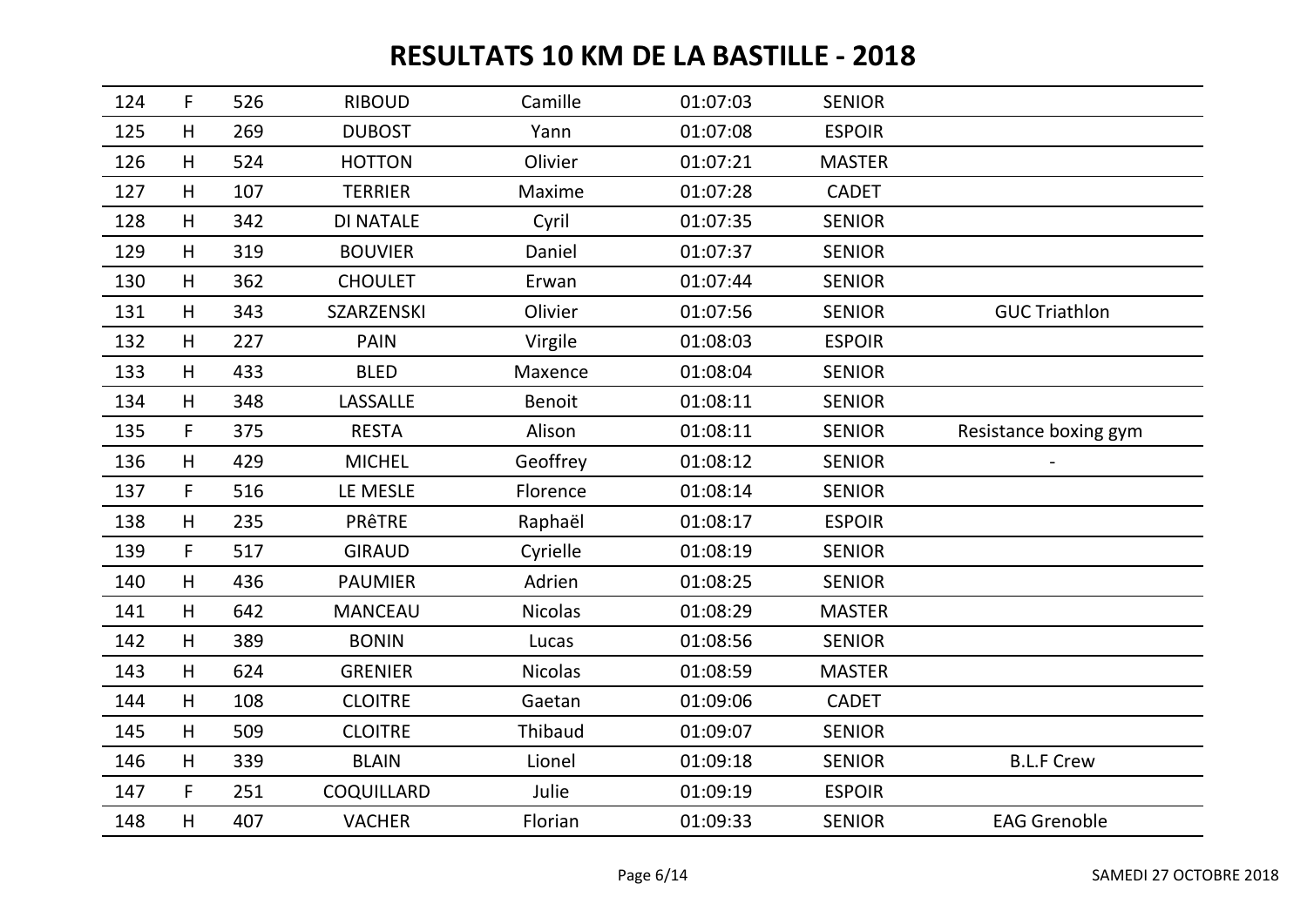| 149 | H | 442 | <b>GUERRERO</b>    | Julien         | 01:09:34 | <b>SENIOR</b> |                       |
|-----|---|-----|--------------------|----------------|----------|---------------|-----------------------|
| 150 | H | 496 | <b>CECILLON</b>    | Maxime         | 01:09:40 | <b>SENIOR</b> |                       |
| 151 | H | 364 | <b>MAYO-DE VOS</b> | Karim          | 01:10:07 | <b>SENIOR</b> |                       |
| 152 | H | 501 | LEFEUVRE           | Nicolas        | 01:10:11 | <b>SENIOR</b> |                       |
| 153 | H | 503 | <b>GIRARDIN</b>    | Fernand        | 01:10:12 | <b>SENIOR</b> |                       |
| 154 | F | 123 | <b>DIAZ RUIZ</b>   | Gemma          | 01:10:19 | <b>JUNIOR</b> | Prat Triatló          |
| 155 | H | 607 | <b>DONIAS</b>      | Claude         | 01:10:34 | <b>MASTER</b> |                       |
| 156 | H | 105 | <b>DIEN</b>        | Timothee       | 01:10:36 | <b>CADET</b>  |                       |
| 157 | H | 205 | <b>PACCARD</b>     | Guillaume      | 01:10:37 | <b>ESPOIR</b> | <b>OSS</b>            |
| 158 | H | 494 | <b>LOIACONO</b>    | Ludovic        | 01:10:40 | <b>SENIOR</b> |                       |
| 159 | H | 505 | ZAMPA              | Alexandre      | 01:10:41 | <b>SENIOR</b> |                       |
| 160 | H | 318 | <b>DAINES</b>      | Michael        | 01:10:43 | <b>SENIOR</b> | Ca <sub>2s</sub>      |
| 161 | H | 481 | <b>GARREAU</b>     | Henri          | 01:10:50 | <b>SENIOR</b> |                       |
| 162 | H | 226 | <b>KECHECHIAN</b>  | Mahé           | 01:11:05 | <b>ESPOIR</b> |                       |
| 163 | H | 236 | <b>MATRAY</b>      | Vincent        | 01:11:09 | <b>ESPOIR</b> |                       |
| 164 | H | 324 | <b>CALVET</b>      | Pierrick       | 01:11:13 | <b>SENIOR</b> |                       |
| 165 | H | 678 | SALVI              | Laurent        | 01:11:19 | <b>MASTER</b> |                       |
| 166 | H | 679 | <b>CHARRETON</b>   | Thomas         | 01:11:26 | <b>MASTER</b> |                       |
| 167 | H | 681 | <b>PAYERNE</b>     | Renaud         | 01:11:34 | <b>MASTER</b> |                       |
| 168 | H | 531 | <b>BREILLON</b>    | <b>Nicolas</b> | 01:11:35 | <b>SENIOR</b> |                       |
| 169 | H | 626 | <b>COLONEL</b>     | Franck         | 01:11:42 | <b>MASTER</b> | <b>Grenoble Trail</b> |
| 170 | H | 210 | <b>LOSSI</b>       | Arnaud         | 01:11:46 | <b>ESPOIR</b> |                       |
| 171 | H | 671 | <b>CATALAO</b>     | Stephane       | 01:11:47 | <b>MASTER</b> |                       |
| 172 | H | 640 | <b>PERCET</b>      | Lionel         | 01:11:48 | <b>MASTER</b> |                       |
| 173 | H | 469 | <b>ASTREOUD</b>    | <b>Alexis</b>  | 01:11:49 | <b>SENIOR</b> |                       |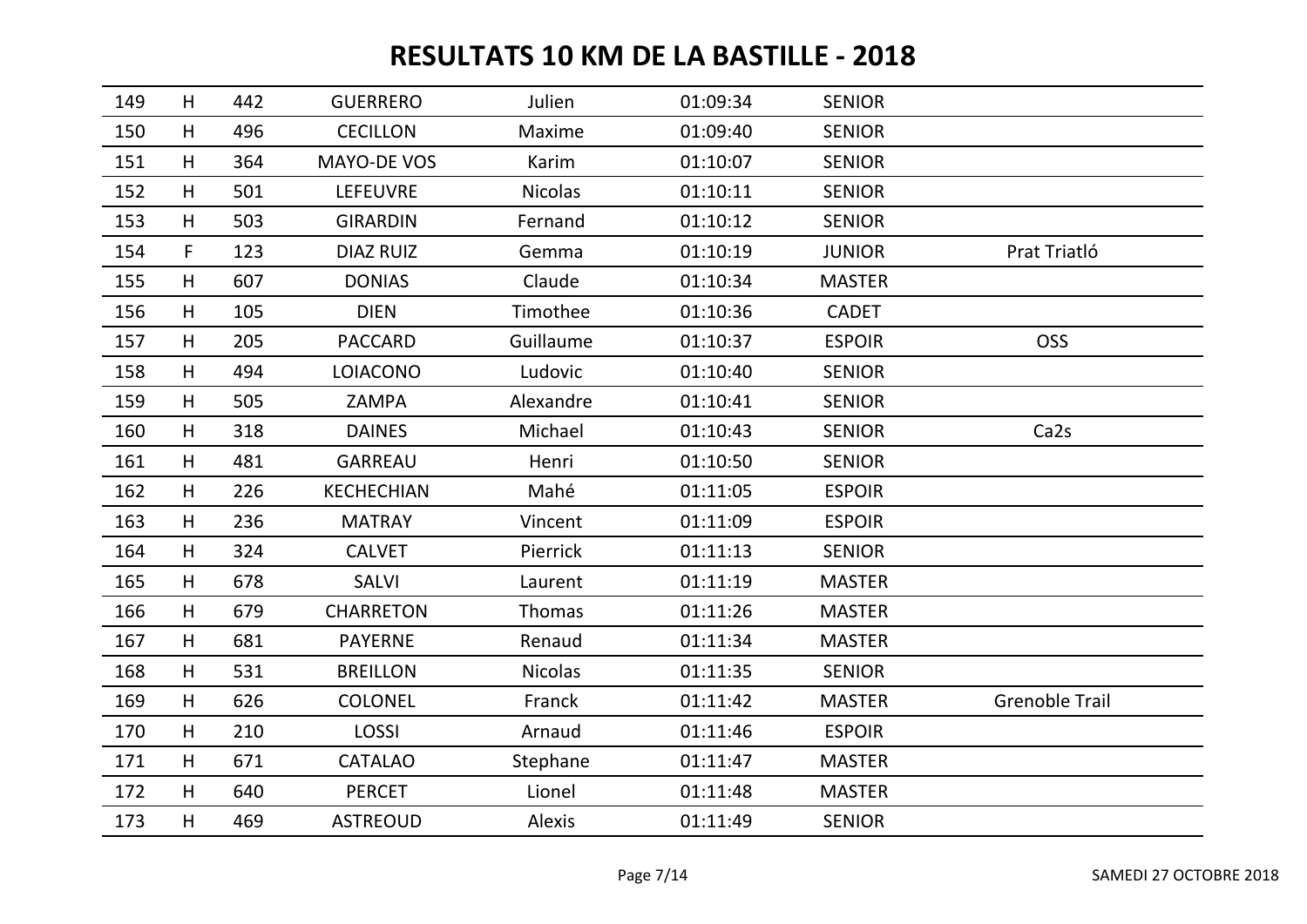| 174 | H           | 622 | <b>BUCCI</b>         | Vincent        | 01:12:06 | <b>MASTER</b> |                       |
|-----|-------------|-----|----------------------|----------------|----------|---------------|-----------------------|
| 175 | H           | 111 | <b>SAVIN</b>         | <b>Bastien</b> | 01:12:07 | <b>JUNIOR</b> |                       |
| 176 | $\mathsf F$ | 264 | SAGE                 | Sage           | 01:12:12 | <b>ESPOIR</b> |                       |
| 177 | $\mathsf F$ | 648 | <b>CIMBARO</b>       | Laurence       | 01:12:14 | <b>MASTER</b> |                       |
| 178 | $\mathsf F$ | 356 | <b>GOURGIN</b>       | Adeline        | 01:12:55 | <b>SENIOR</b> |                       |
| 179 | F           | 431 | <b>CANETTE</b>       | Laure          | 01:13:03 | <b>SENIOR</b> |                       |
| 180 | H           | 392 | <b>BANGRATZ</b>      | Antonin        | 01:13:06 | <b>SENIOR</b> |                       |
| 181 | H           | 361 | <b>JEBARI</b>        | Marouane       | 01:13:07 | <b>SENIOR</b> |                       |
| 182 | H           | 247 | <b>PLANCHARD</b>     | Valentin       | 01:13:12 | <b>ESPOIR</b> |                       |
| 183 | H           | 668 | <b>CORDERO</b>       | Alejandro      | 01:13:18 | <b>MASTER</b> |                       |
| 184 | H           | 336 | <b>THEVENON</b>      | Emmanuel       | 01:13:23 | <b>SENIOR</b> | S/L CA MOIRANS        |
| 185 | $\mathsf F$ | 204 | <b>GOUMAS</b>        | Chloé          | 01:13:32 | <b>ESPOIR</b> |                       |
| 186 | H           | 625 | <b>SI TAYEB</b>      | Farid          | 01:13:41 | <b>MASTER</b> |                       |
| 187 | H           | 675 | <b>FREMAUX</b>       | Thomas         | 01:13:56 | <b>MASTER</b> |                       |
| 188 | F           | 254 | <b>CHABRE</b>        | Mélodie        | 01:13:59 | <b>ESPOIR</b> |                       |
| 189 | H           | 659 | <b>DOLE</b>          | Jérôme         | 01:14:02 | <b>MASTER</b> | Ca <sub>2s</sub>      |
| 190 | H           | 306 | <b>MEUNIER-CARUS</b> | Gregory        | 01:14:05 | <b>SENIOR</b> |                       |
| 191 | F           | 209 | <b>DAMPNE</b>        | Chloé          | 01:14:09 | <b>ESPOIR</b> |                       |
| 192 | F           | 250 | <b>KRAUTH</b>        | Lucille        | 01:14:19 | <b>ESPOIR</b> | 1000 pattes triathlon |
| 193 | H           | 351 | <b>PIHUIT</b>        | Gregory        | 01:14:29 | <b>SENIOR</b> |                       |
| 194 | H           | 385 | <b>CARBONARI</b>     | Guillaume      | 01:14:48 | <b>SENIOR</b> |                       |
| 195 | F           | 240 | <b>RAFFORT</b>       | Marine         | 01:14:55 | <b>ESPOIR</b> | les gars hardcore     |
| 196 | H           | 649 | <b>ROJAT</b>         | Michel         | 01:15:08 | <b>MASTER</b> | L'alliance rebelle    |
| 197 | $\mathsf F$ | 106 | <b>JAULT</b>         | Jeanne         | 01:15:09 | <b>CADET</b>  |                       |
| 198 | H           | 602 | <b>GOURGIN</b>       | Jean philippe  | 01:15:24 | <b>MASTER</b> | velo club charollais  |
|     |             |     |                      |                |          |               |                       |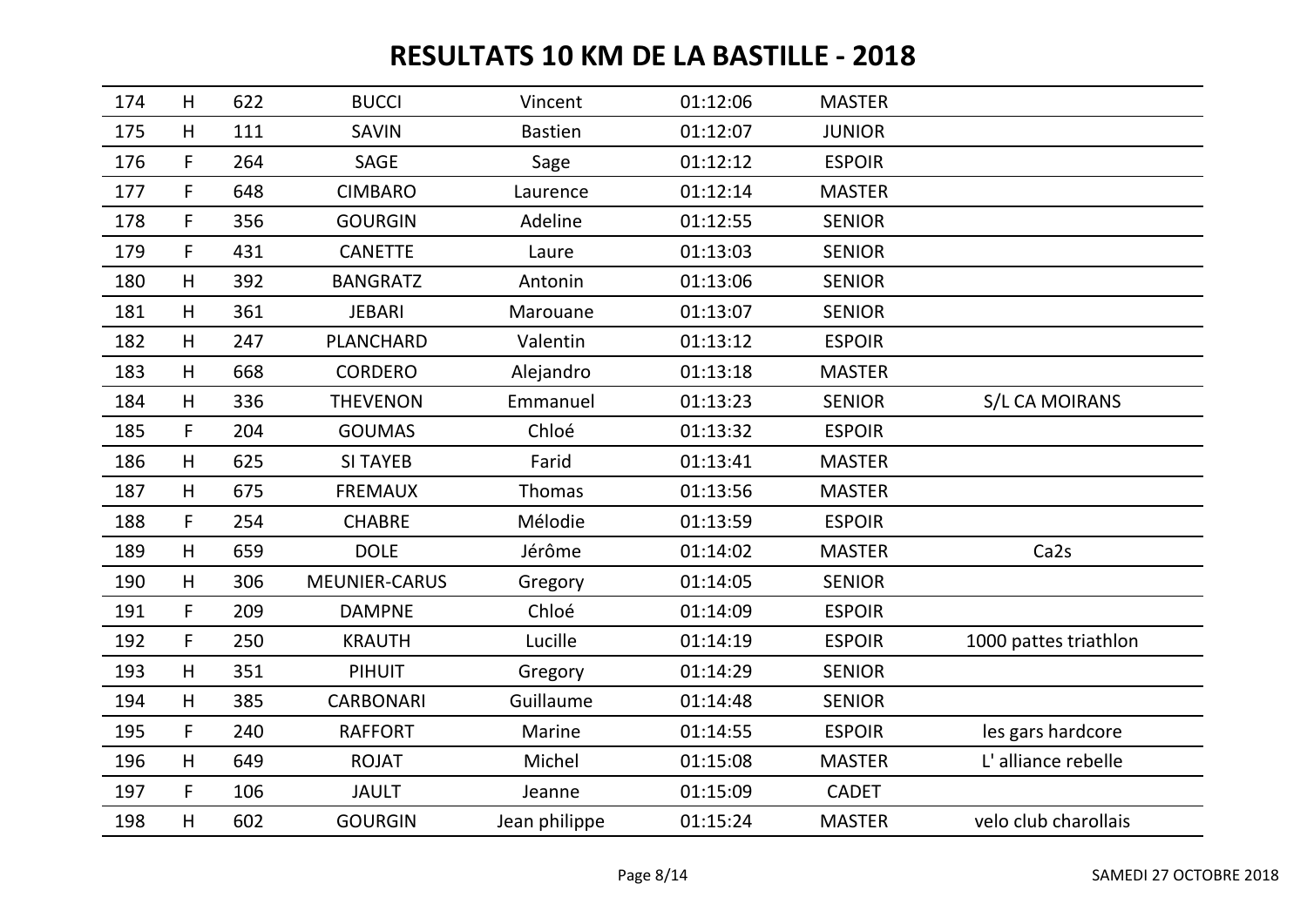| 199 | H            | 609 | <b>DECHAUX BLANC</b> | Gilles    | 01:15:28 | <b>MASTER</b> |                               |
|-----|--------------|-----|----------------------|-----------|----------|---------------|-------------------------------|
| 200 | H            | 373 | <b>VINIT</b>         | Simon     | 01:15:30 | <b>SENIOR</b> | <b>SCD Mouvement Spiridon</b> |
| 201 | $\mathsf{F}$ | 388 | <b>MEUNIER</b>       | Sophie    | 01:15:42 | <b>SENIOR</b> |                               |
| 202 | H            | 307 | <b>DA FONSECA</b>    | Marc      | 01:15:44 | <b>SENIOR</b> |                               |
| 203 | F.           | 660 | <b>BENSTAALI</b>     | Caroline  | 01:15:54 | <b>MASTER</b> | <b>Uriage RUNNING</b>         |
| 204 | $\mathsf F$  | 358 | <b>CHARPENTIER</b>   | Adèle     | 01:15:56 | <b>SENIOR</b> |                               |
| 205 | H            | 612 | <b>TONETTI</b>       | Jerome    | 01:16:03 | <b>MASTER</b> | Les p'tits gris               |
| 206 | H            | 232 | <b>POULAT</b>        | Raphael   | 01:16:06 | <b>ESPOIR</b> |                               |
| 207 | H            | 414 | <b>ODIEVRE</b>       | Yvan      | 01:16:07 | <b>SENIOR</b> |                               |
| 208 | H            | 308 | <b>LAURADOUX</b>     | Cedric    | 01:16:11 | <b>SENIOR</b> |                               |
| 209 | H            | 519 | <b>FRANCO</b>        | Sylvain   | 01:16:28 | <b>SENIOR</b> |                               |
| 210 | H            | 489 | <b>DEIBER</b>        | Guillaume | 01:16:29 | <b>SENIOR</b> |                               |
| 211 | H            | 354 | <b>MARTIN</b>        | Romuald   | 01:16:44 | <b>SENIOR</b> |                               |
| 212 | F.           | 497 | <b>SPONGA</b>        | Alizée    | 01:16:47 | <b>SENIOR</b> |                               |
| 213 | H            | 441 | <b>FOUGEROUSE</b>    | Jonathan  | 01:16:49 | <b>SENIOR</b> |                               |
| 214 | H            | 608 | <b>ADMIRAT</b>       | Sylvain   | 01:16:51 | <b>MASTER</b> |                               |
| 215 | F.           | 223 | BARTHéLéMY           | Katia     | 01:16:52 | <b>ESPOIR</b> |                               |
| 216 | H            | 122 | <b>VAN GELE</b>      | Morgan    | 01:16:55 | <b>JUNIOR</b> | JUL                           |
| 217 | F.           | 492 | <b>GIANORDOLI</b>    | Clotilde  | 01:16:59 | <b>SENIOR</b> |                               |
| 218 | H            | 518 | <b>MOLINA</b>        | Paul      | 01:17:17 | <b>SENIOR</b> |                               |
| 219 | F            | 228 | <b>FRANIATTE</b>     | Charlène  | 01:17:37 | <b>ESPOIR</b> |                               |
| 220 | F            | 520 | <b>CHABERT</b>       | Elena     | 01:17:38 | <b>SENIOR</b> |                               |
| 221 | H            | 645 | <b>GRASSO</b>        | Salvatore | 01:17:49 | <b>MASTER</b> | Tor/dou                       |
| 222 | H            | 465 | <b>GAILLIARD</b>     | Perceval  | 01:18:02 | <b>SENIOR</b> | <b>Walking bitches</b>        |
| 223 | F            | 419 | <b>SCHAEFFER</b>     | Julia     | 01:18:03 | <b>SENIOR</b> |                               |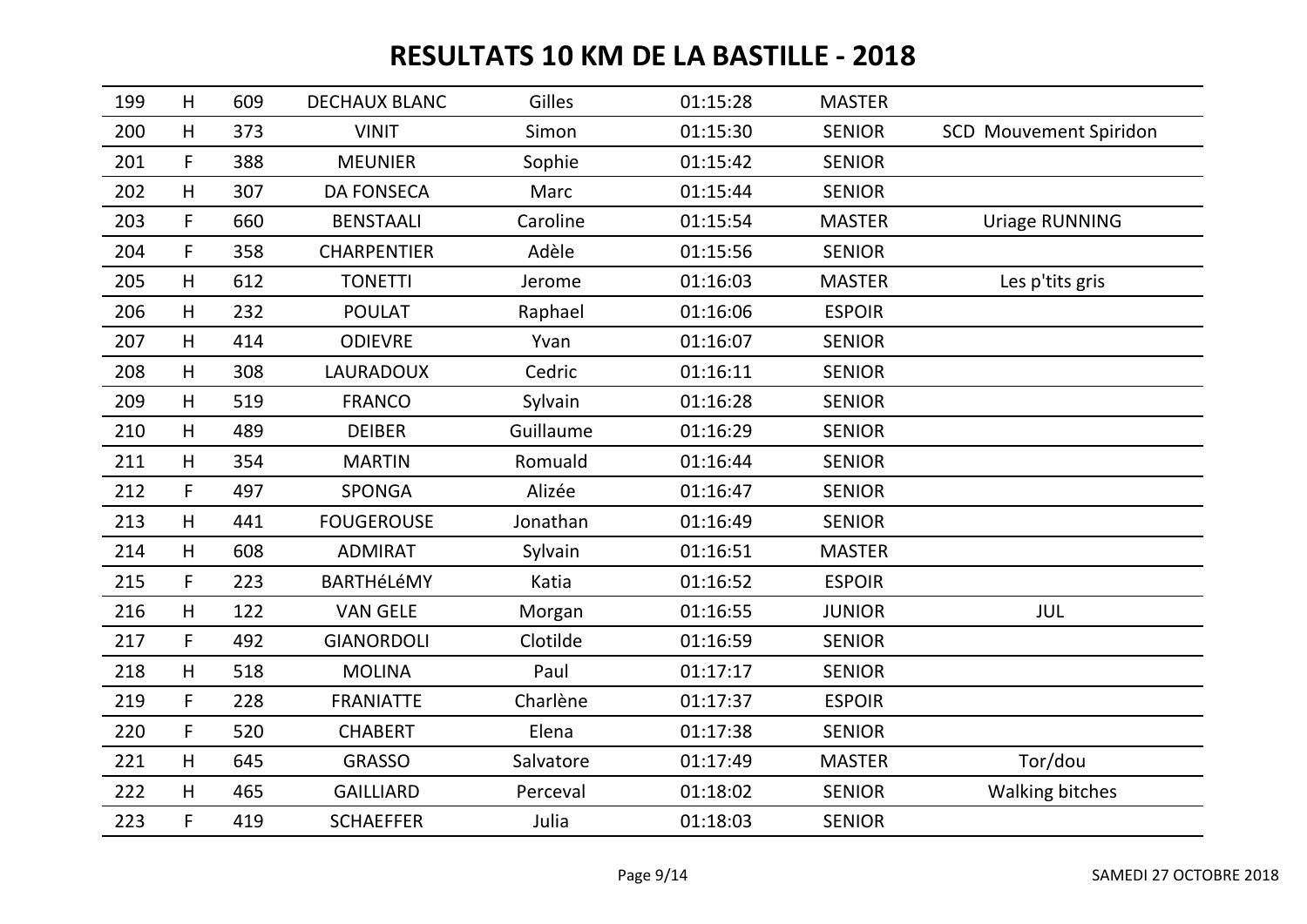| 224 | $\sharp N/A$ | 729 | H N/A             | #N/A            | 01:18:14 | #N/A          | $\sharp N/A$          |
|-----|--------------|-----|-------------------|-----------------|----------|---------------|-----------------------|
| 225 | H            | 512 | <b>PATERNO</b>    | Jacob           | 01:18:17 | <b>SENIOR</b> |                       |
| 226 | H            | 372 | MADELRIEUX        | Julien          | 01:18:18 | <b>SENIOR</b> | Team sky's toes       |
| 227 | H            | 498 | <b>TOURLONIAS</b> | Antoine         | 01:18:23 | <b>SENIOR</b> |                       |
| 228 | H            | 245 | <b>BURDEL</b>     | Rémi            | 01:18:26 | <b>ESPOIR</b> |                       |
| 229 | $\mathsf{F}$ | 262 | CHARAVEL          | Ellouène        | 01:18:33 | <b>ESPOIR</b> |                       |
| 230 | F            | 329 | <b>GENOUX</b>     | Aurelie         | 01:18:40 | <b>SENIOR</b> |                       |
| 231 | H N/A        | 579 | #N/A              | H N/A           | 01:18:51 | H N/A         | $\sharp N/A$          |
| 232 | F            | 397 | <b>DONIAS</b>     | Claire          | 01:19:08 | <b>SENIOR</b> |                       |
| 233 | H            | 641 | <b>THIBAULT</b>   | Didier          | 01:19:24 | <b>MASTER</b> |                       |
| 234 | F.           | 643 | <b>NAUDET</b>     | Nathalie        | 01:19:27 | <b>MASTER</b> |                       |
| 235 | H            | 211 | <b>BAILLEUL</b>   | Hugo            | 01:19:27 | <b>ESPOIR</b> |                       |
| 236 | H            | 380 | <b>DENIS</b>      | Christophe      | 01:19:42 | <b>SENIOR</b> |                       |
| 237 | F.           | 313 | <b>DELAUNAY</b>   | Cécile          | 01:19:48 | <b>SENIOR</b> | <b>Wonder Patate</b>  |
| 238 | F            | 338 | <b>VICENTE</b>    | Marlène         | 01:19:52 | <b>SENIOR</b> | Wonder patates        |
| 239 | H            | 404 | <b>SOULLIER</b>   | Morgan          | 01:19:53 | <b>SENIOR</b> | Luc Team              |
| 240 | F            | 605 | <b>DEFEMME</b>    | Anne            | 01:19:55 | <b>MASTER</b> | <b>ALE ECHIROLLES</b> |
| 241 | H            | 656 | <b>PICOT</b>      | Jean christophe | 01:20:09 | <b>MASTER</b> | Team intersport       |
| 242 | H            | 316 | <b>IACONO</b>     | Mickaël         | 01:20:22 | <b>SENIOR</b> |                       |
| 243 | H            | 632 | <b>PENET</b>      | Pierre-marie    | 01:20:45 | <b>MASTER</b> |                       |
| 244 | F            | 102 | <b>HOLVOET</b>    | Cloé            | 01:20:52 | <b>CADET</b>  |                       |
| 245 | H            | 379 | CALVIGNANELLO     | Jeremy          | 01:20:56 | <b>SENIOR</b> |                       |
| 246 | H            | 657 | DREVET.           | Sébastien       | 01:21:10 | <b>MASTER</b> | La win                |
| 247 | H            | 405 | <b>ASFARI</b>     | Stéphane        | 01:21:31 | <b>SENIOR</b> | Mugiwara              |
| 248 | F            | 486 | <b>YOUNESY</b>    | Salma           | 01:21:35 | <b>SENIOR</b> |                       |
|     |              |     |                   |                 |          |               |                       |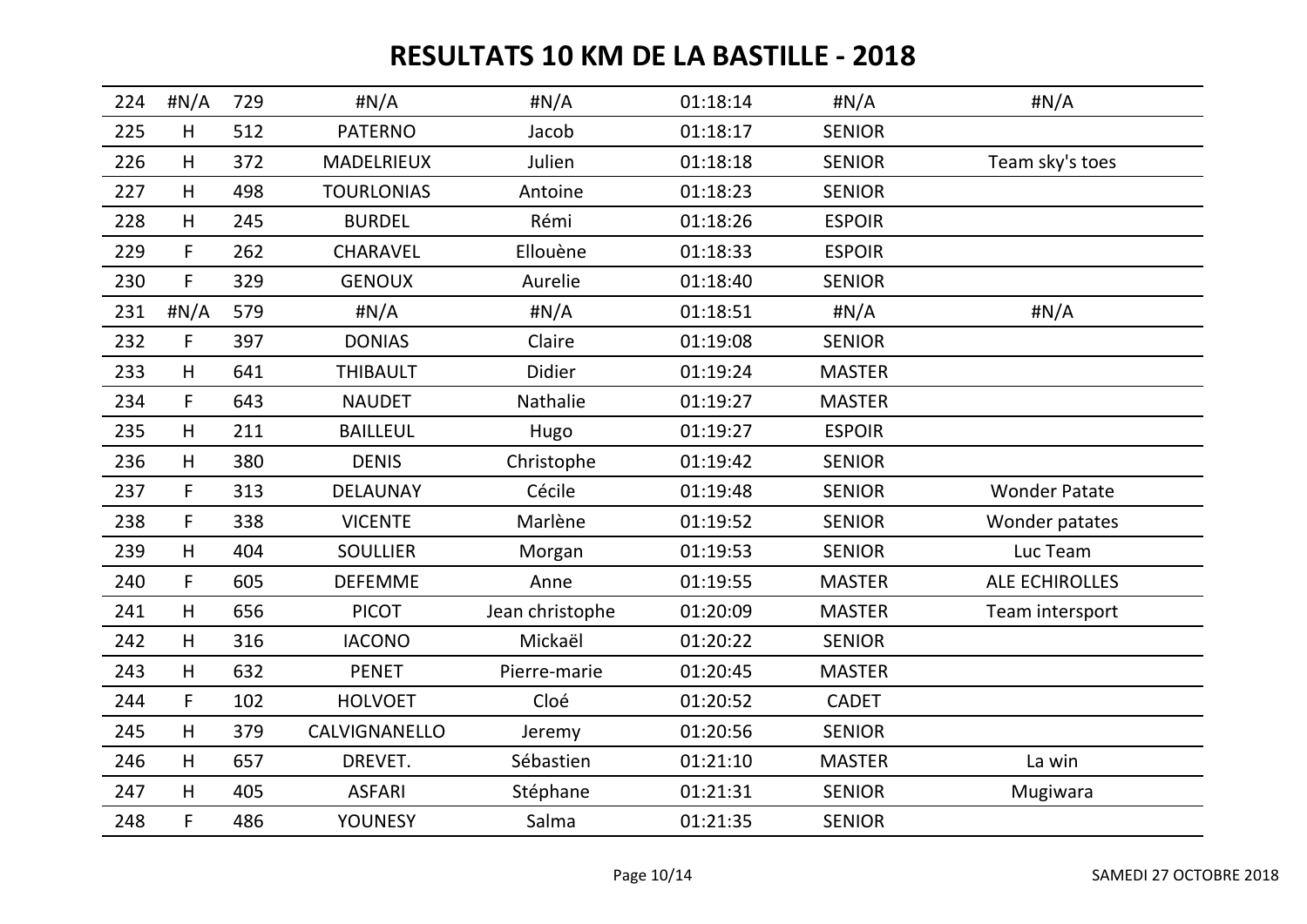| 249 | $\mathsf F$ | 103 | <b>GIRARD</b>    | Melissa         | 01:21:37 | <b>CADET</b>  |                       |
|-----|-------------|-----|------------------|-----------------|----------|---------------|-----------------------|
| 250 | H           | 613 | <b>HENRY</b>     | Martin          | 01:21:40 | <b>MASTER</b> |                       |
| 251 | H           | 302 | <b>MORSELLI</b>  | Xavier          | 01:21:54 | <b>SENIOR</b> |                       |
| 252 | H           | 425 | <b>SINACOUTY</b> | Christophe      | 01:22:02 | <b>SENIOR</b> |                       |
| 253 | $\mathsf F$ | 614 | <b>HENRY</b>     | Joanne          | 01:22:12 | <b>MASTER</b> |                       |
| 254 | H           | 310 | <b>NURIT</b>     | <b>Nicolas</b>  | 01:22:15 | <b>SENIOR</b> | L'alliance rebelle    |
| 255 | H           | 677 | <b>GUILLAUME</b> | Eddy            | 01:22:22 | <b>MASTER</b> |                       |
| 256 | $\mathsf F$ | 417 | LE CLEUZIOU      | Camille         | 01:22:26 | <b>SENIOR</b> | aucune                |
| 257 | F           | 511 | <b>BENAULT</b>   | Sixtine         | 01:22:33 | <b>SENIOR</b> | Milléssandre          |
| 258 | H           | 491 | <b>GOUTEL</b>    | Aurélien        | 01:22:37 | <b>SENIOR</b> | Milléssandre          |
| 259 | H           | 219 | <b>RICHARD</b>   | Denis           | 01:22:38 | <b>ESPOIR</b> |                       |
| 260 | $\mathsf F$ | 636 | <b>GONZALEZ</b>  | Sandra          | 01:22:53 | <b>MASTER</b> |                       |
| 261 | H           | 651 | <b>DUBUS</b>     | David           | 01:22:55 | <b>MASTER</b> | Tagada38              |
| 262 | F           | 327 | <b>GRACIA</b>    | Séverine        | 01:22:59 | <b>SENIOR</b> | Tagada38              |
| 263 | $\mathsf F$ | 456 | <b>PLANCHARD</b> | Anaïs           | 01:23:01 | <b>SENIOR</b> |                       |
| 264 | H           | 434 | <b>PLANCHARD</b> | <b>Baptiste</b> | 01:23:22 | <b>SENIOR</b> |                       |
| 265 | H           | 647 | <b>TOMASI</b>    | David           | 01:23:23 | <b>MASTER</b> |                       |
| 266 | F           | 337 | <b>FRIZI</b>     | Vanessa         | 01:23:45 | <b>SENIOR</b> | <b>FORME ALTITUDE</b> |
| 267 | F           | 682 | CHARBONNEAU      | Celine          | 01:23:54 | <b>MASTER</b> |                       |
| 268 | F.          | 488 | <b>LANDEIRO</b>  | Laura           | 01:23:56 | <b>SENIOR</b> | Catalunya             |
| 269 | F           | 653 | CHANTELOUVE      | Christine       | 01:23:59 | <b>MASTER</b> | Asptt Meylan          |
| 270 | $\mathsf F$ | 446 | <b>LEBEUGLE</b>  | Anne            | 01:24:50 | <b>SENIOR</b> |                       |
| 271 | F           | 352 | <b>POLGE</b>     | Clara           | 01:24:51 | <b>SENIOR</b> |                       |
| 272 | H           | 428 | <b>JOSA</b>      | Jérémie         | 01:25:28 | <b>SENIOR</b> |                       |
| 273 | H N/A       | 537 | #N/A             | $\sharp N/A$    | 01:25:44 | H N/A         | #N/A                  |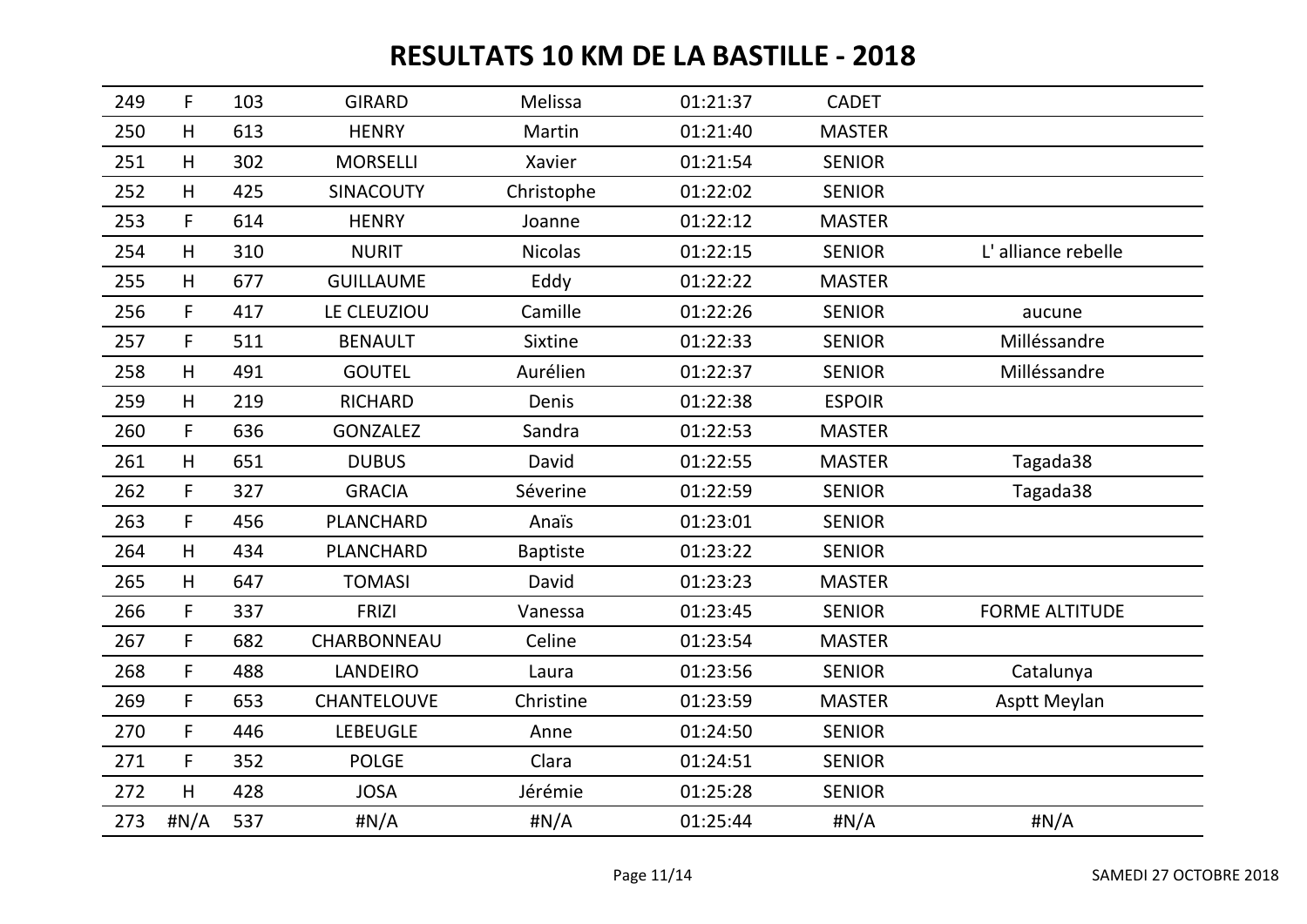| 274 | $\mathsf F$ | 363 | <b>BORNE</b>       | Melanie   | 01:24:54 | <b>SENIOR</b> |                          |
|-----|-------------|-----|--------------------|-----------|----------|---------------|--------------------------|
| 275 | $\mathsf F$ | 500 | PLANELLS VALENCIA  | Maria     | 01:25:55 | <b>SENIOR</b> | Catalunya                |
| 276 | $\mathsf F$ | 435 | SPIELMANN          | Ophélie   | 01:26:55 | <b>SENIOR</b> | Catalunya                |
| 277 | $\mathsf F$ | 634 | <b>SCARINGELLA</b> | Cathy     | 01:26:57 | <b>MASTER</b> | spiridon dauphinois      |
| 278 | H           | 611 | <b>GONTARD</b>     | Georges   | 01:26:59 | <b>MASTER</b> |                          |
| 279 | $\mathsf F$ | 303 | <b>GAUTIER</b>     | Audrey    | 01:27:39 | <b>SENIOR</b> |                          |
| 280 | H           | 378 | <b>ISABEL</b>      | Sébastien | 01:27:40 | <b>SENIOR</b> |                          |
| 281 | $\mathsf F$ | 225 | <b>ARGENTIN</b>    | Marine    | 01:27:59 | <b>ESPOIR</b> |                          |
| 282 | H           | 408 | <b>VIALE</b>       | Arthur    | 01:28:16 | <b>SENIOR</b> | @COM RHONE-ALPES         |
| 283 | F           | 118 | <b>VACHER</b>      | Pauline   | 01:28:32 | <b>JUNIOR</b> |                          |
| 284 | H           | 618 | <b>VACHER</b>      | Joel      | 01:28:46 | <b>MASTER</b> | <b>ASA Aix les Bains</b> |
| 285 | H           | 639 | CAVACO             | Carlos    | 01:28:48 | <b>MASTER</b> | Asptt Meylan             |
| 286 | H           | 369 | <b>CETINDAL</b>    | Kadem     | 01:29:00 | <b>SENIOR</b> |                          |
| 287 | F.          | 416 | <b>CHAUMAZ</b>     | Alice     | 01:29:13 | <b>SENIOR</b> |                          |
| 288 | H           | 382 | <b>CLAIN</b>       | Julien    | 01:29:14 | <b>SENIOR</b> |                          |
| 289 | H N/A       |     | H N/A              | H N/A     | 01:29:37 | $\sharp N/A$  | $\sharp N/A$             |
| 290 | H           | 341 | <b>COSTA</b>       | David     | 01:29:39 | <b>SENIOR</b> |                          |
| 291 | $\mathsf F$ | 333 | <b>MEGY</b>        | Julie     | 01:30:07 | <b>SENIOR</b> | $\cdot$ .                |
| 292 | H           | 631 | <b>DIDIER</b>      | David     | 01:30:27 | <b>MASTER</b> |                          |
| 293 | F           | 661 | <b>DIDIER</b>      | Aline     | 01:31:21 | <b>MASTER</b> |                          |
| 294 | F           | 121 | <b>BLANDIN</b>     | Hélène    | 01:31:24 | <b>JUNIOR</b> |                          |
| 295 | H           | 493 | <b>GALIANA</b>     | Benoît    | 01:31:26 | <b>SENIOR</b> |                          |
| 296 | F           | 449 | <b>MAYO</b>        | Myriam    | 01:31:50 | <b>SENIOR</b> |                          |
| 297 | H           | 202 | <b>VAN GELE</b>    | Loan      | 01:31:53 | <b>ESPOIR</b> | <b>JUL</b>               |
| 298 | H           | 468 | <b>MOLLARET</b>    | Mayeul    | 01:31:58 | <b>SENIOR</b> |                          |
|     |             |     |                    |           |          |               |                          |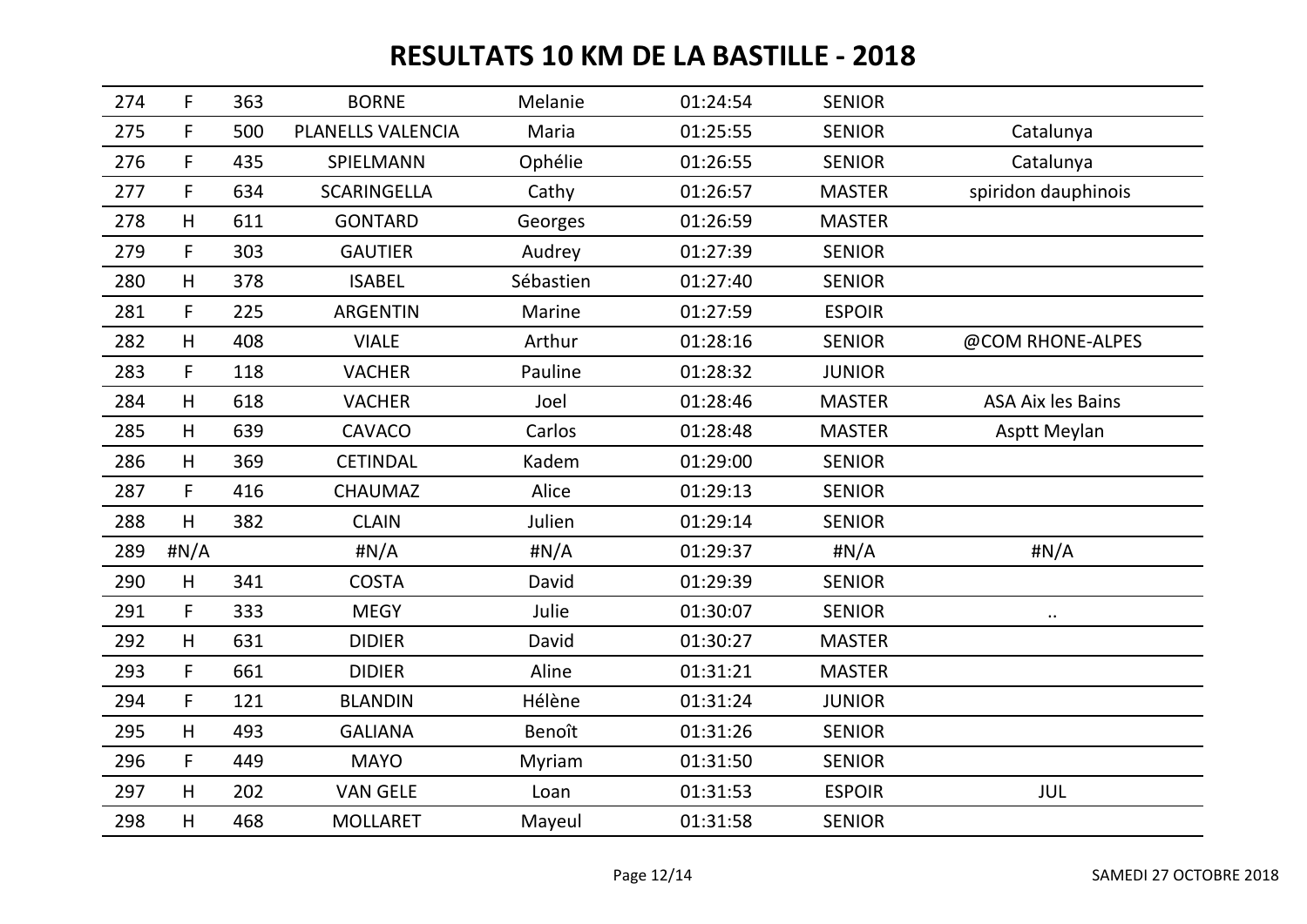| 299 | H            | 366 | <b>VERDOL</b>     | Jérôme         | 01:32:08 | <b>SENIOR</b> |                               |
|-----|--------------|-----|-------------------|----------------|----------|---------------|-------------------------------|
| 300 | F            | 326 | <b>DAINES</b>     | Audrey         | 01:32:13 | <b>SENIOR</b> | <b>Uriage RUNNING</b>         |
| 301 | H            | 208 | <b>BASSET</b>     | <b>Bastien</b> | 01:32:26 | <b>ESPOIR</b> |                               |
| 302 | $\mathsf{F}$ | 606 | <b>BERTON</b>     | Marylene       | 01:34:40 | <b>MASTER</b> | <b>TEAM RAIDLIGHT 38</b>      |
| 303 | H            | 666 | <b>BLASCO</b>     | Thierry        | 01:35:48 | <b>MASTER</b> | Team intersport               |
| 304 | H            | 222 | <b>GAILLARD</b>   | Marin          | 01:35:52 | <b>ESPOIR</b> |                               |
| 305 | H            | 617 | <b>FAMIN</b>      | Corine         | 01:35:55 | <b>MASTER</b> |                               |
| 306 | $\mathsf{F}$ | 515 | <b>GROS</b>       | Charlotte      | 01:35:57 | <b>SENIOR</b> |                               |
| 307 | F            | 221 | <b>STOECKLE</b>   | Anne           | 01:35:58 | <b>ESPOIR</b> |                               |
| 308 | $\mathsf F$  | 508 | <b>BOYER</b>      | Soline         | 01:36:07 | <b>SENIOR</b> |                               |
| 309 | F            | 241 | <b>GONIN</b>      | Chloé          | 01:36:08 | <b>ESPOIR</b> |                               |
| 310 | F            | 256 | <b>ROUSSET</b>    | Camille        | 01:36:11 | <b>ESPOIR</b> |                               |
| 311 | H            | 499 | <b>GANDY</b>      | Lucas          | 01:36:19 | <b>SENIOR</b> |                               |
| 312 | H            | 669 | <b>BOUTINEAUD</b> | Philippe       | 01:36:20 | <b>MASTER</b> |                               |
| 313 | F.           | 406 | <b>BLANPAIN</b>   | Bélinda        | 01:36:27 | <b>SENIOR</b> | La Ch'tite Réunion            |
| 314 | H            | 629 | <b>BLANDIN</b>    | Vincent        | 01:36:59 | <b>MASTER</b> |                               |
| 315 | H            | 207 | <b>DI BRANGO</b>  | Sébastien      | 01:37:15 | <b>ESPOIR</b> |                               |
| 316 | F            | 676 | <b>BRIAND</b>     | Muriel         | 01:38:41 | <b>MASTER</b> |                               |
| 317 | H            | 305 | <b>ROUX</b>       | Sébastien      | 01:38:47 | <b>SENIOR</b> |                               |
| 318 | H            | 637 | <b>ARNOL</b>      | Christian      | 01:38:49 | <b>MASTER</b> |                               |
| 319 | F            | 309 | SZALAMACHA        | Marie          | 01:39:22 | <b>SENIOR</b> |                               |
| 320 | H            | 652 | <b>KINNEN</b>     | Sylvain        | 01:39:46 | <b>MASTER</b> |                               |
| 321 | F            | 320 | <b>RIA</b>        | Sophie         | 01:39:48 | <b>SENIOR</b> |                               |
| 322 | H            | 601 | <b>BOUTHORS</b>   | Jean paul      | 01:40:41 | <b>MASTER</b> | <b>SCD</b> Mouvement Spiridon |
| 323 | F            | 387 | <b>GRONDIN</b>    | Adeline        | 01:40:48 | <b>SENIOR</b> |                               |
|     |              |     |                   |                |          |               |                               |